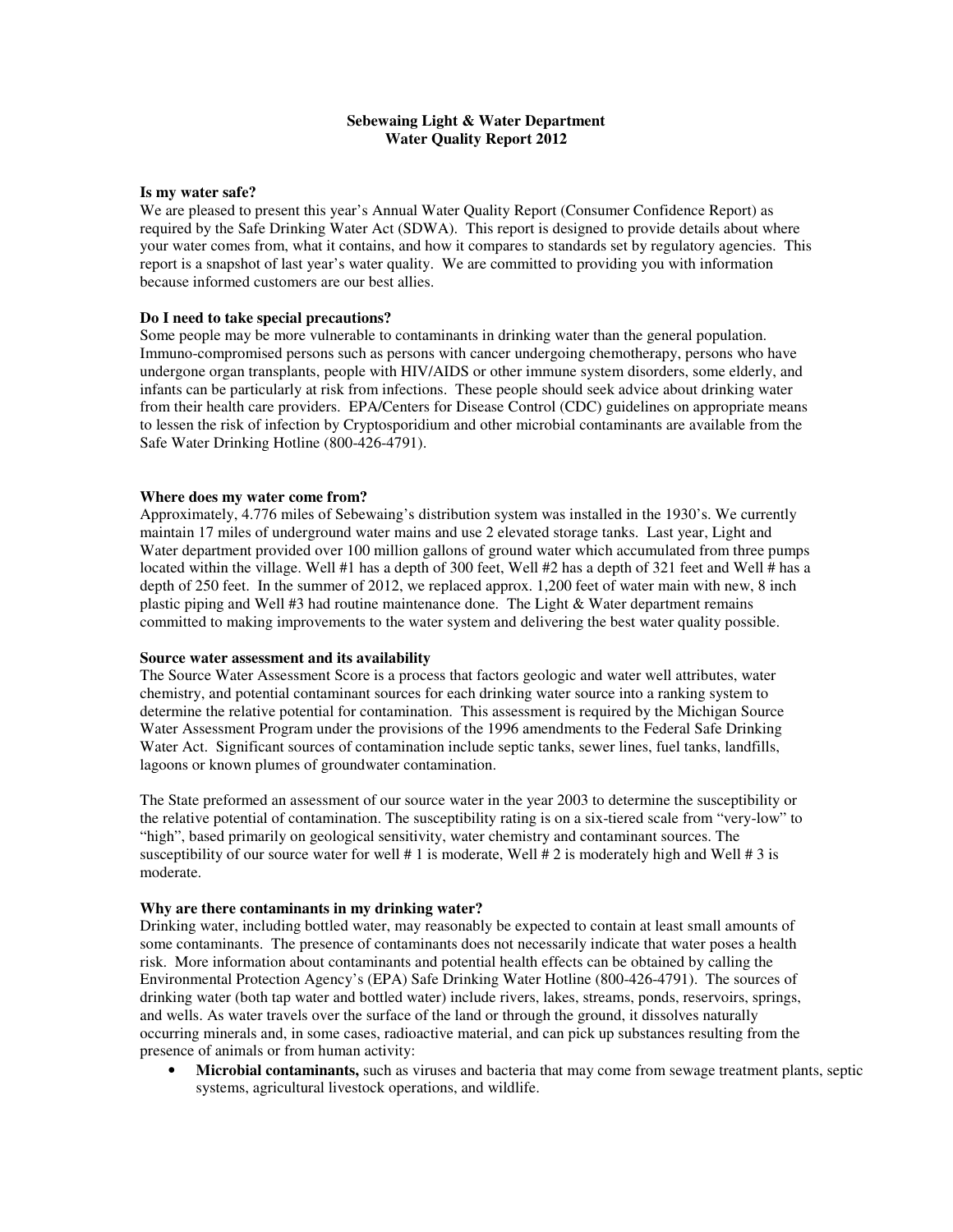- **Inorganic contaminants,** such as salts and metals, which can be naturally occurring or result from urban storm water runoff, industrial or domestic wastewater discharges, oil and gas production, mining, or farming.
- **Pesticides and Herbicides,** which may come from a variety of sources such as agriculture, urban storm water runoff, and residential uses.
- **Organic chemical contaminants,** including synthetic and volatile organic chemicals, which are byproducts of industrial processes and petroleum production, and can, also, come from gas stations, urban storm water runoff and septic systems.
- **Radioactive contaminants,** which can be naturally occurring or be the result of oil and gas production and mining activities.

In order to ensure that tap water is safe to drink EPA prescribes regulations that limit the amount of certain contaminants in water provided by public water systems. Food and Drug Administration (FDA) regulations establish limits for contaminants in bottled water which must provide the same protection for public health.

## **How can I get involved?**

Call us for the next opportunity for public participation in decisions about our drinking water. The Light and Water Committee meets the last Monday of every month at the Light and Water Department Office, 110 W. Main St., Sebewaing, MI 48759, (989-883-2700).

## **Water Conservation Tips**

Did you know that the average U.S. household uses approximately 400 gallons of water per day or 100 gallons per person per day? Luckily, there are many low-cost and no-cost ways to conserve water. Small changes can make a big difference – try one today and soon it will become second nature.

- Take short showers a 5 minute shower uses 4-5 gallons of water compared to up to 50 gallons for a bath.
- Shut off water while brushing your teeth, washing your hair and shaving and save up to 500 gallons a month.
- Use a water-efficient showerhead. They're inexpensive, easy to install, and can save you up to 750 gallons a month.
- Run your clothes washer and dishwasher only when they are full. You can save up to 1,000 gallons a month.
- Water plants only when necessary.
- Fix leaky toilets and faucets. Faucet washers are inexpensive and take only a few minutes to replace. To check your toilet for a leak, place a few drops of food coloring in the tank and wait. If it seeps into the toilet bowl without flushing, you have a leak. Fixing it or replacing it with a new, more efficient model can save up to 1,000 gallons a month.
- Adjust sprinklers so only your lawn is watered. Apply water only as fast as the soil can absorb it and during the cooler parts of the day to reduce evaporation.
- Teach your kids about water conservation to ensure a future generation that uses water wisely. Make it a family effort to reduce next month's water bill.
- Visit www.epa.gov/watersense for more information.

## \_\_\_\_\_\_\_\_\_\_\_\_\_\_\_\_\_\_\_\_\_\_\_\_\_\_\_\_\_\_\_\_\_\_\_\_\_\_\_\_\_\_\_\_\_\_\_\_\_\_\_\_\_\_\_\_\_\_\_\_\_\_\_\_\_\_\_\_\_\_\_\_\_\_\_\_\_\_\_\_\_\_\_\_\_\_\_\_\_\_\_\_\_ **Water Quality Data Table**

In order to ensure that tap water is safe to drink, EPA prescribes regulations which limit the amount of contaminants in water provided by public water systems. The table below lists all of the drinking water contaminants that we detected during the calendar year of this report. Although many more contaminants were tested, only those substances listed below were found in your water. All sources of drinking water contain some naturally occurring contaminants. At low levels, these substances are generally not harmful in our drinking water. Removing all contaminants would be extremely expensive, and in most cases, would not provide increased protection of public health. A few naturally occurring minerals may actually improve the taste of drinking water and have nutritional values at low levels. The EPA or the State requires us to monitor for certain contaminants less than once per year because the concentrations of these contaminants do not vary significantly from year to year, or the system is not considered vulnerable to this type of contamination. As such, some of our data, though representative, may be more than a year old. In this table you will find terms and abbreviations that might not be familiar to you. To help you better understand these terms, here is a list of definitions: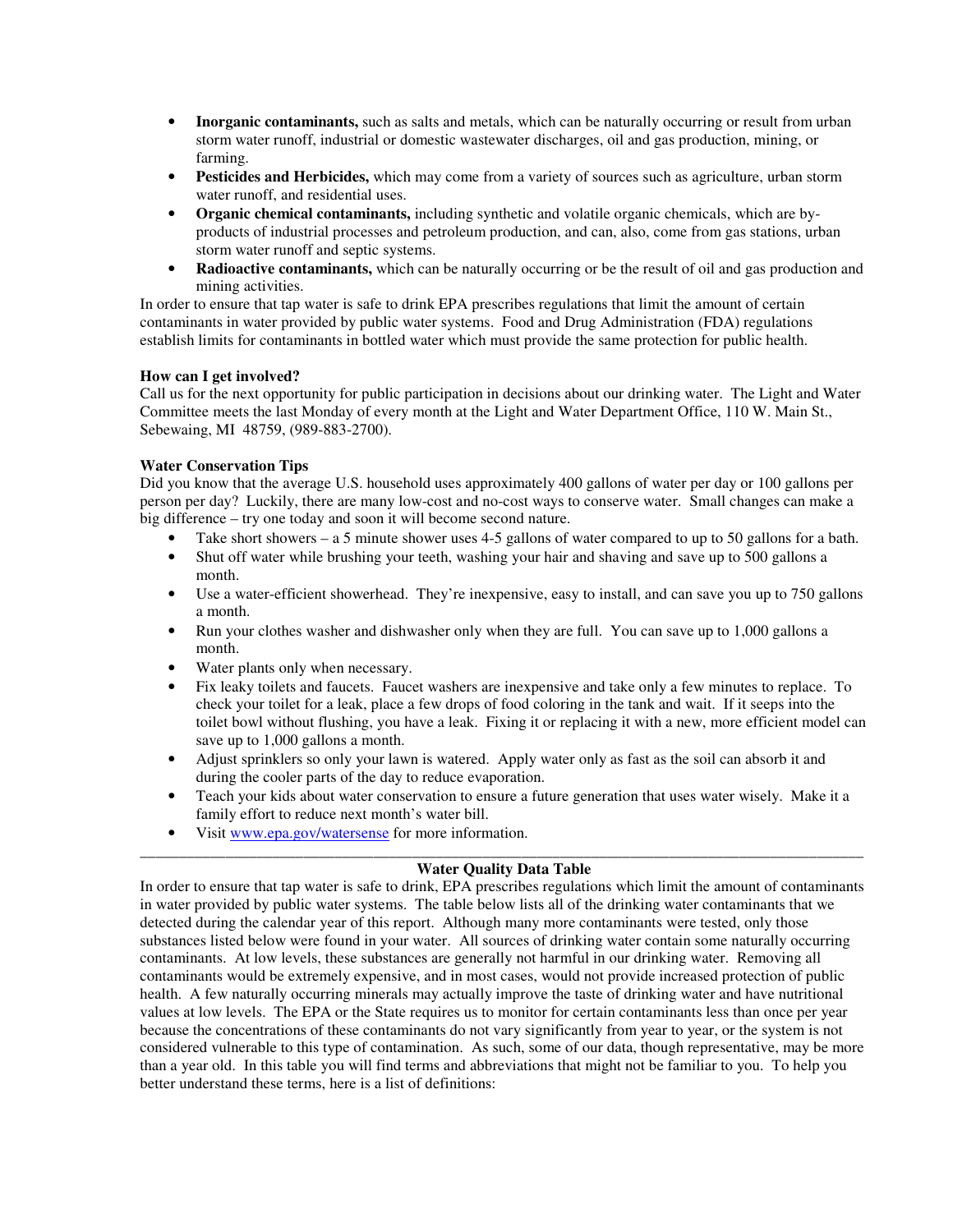# **Inorganic Contaminants**

|                                                      | <b>Health Limit MCL</b> | <b>Source</b>                                                          |                                      | <b>Test Result</b>                            | <b>Date Tested</b>            |
|------------------------------------------------------|-------------------------|------------------------------------------------------------------------|--------------------------------------|-----------------------------------------------|-------------------------------|
| <b>BARIUM</b>                                        | $2.0$ mg/L              | Erosion of<br><b>Natural Deposits</b>                                  | Well #1<br>Well #2<br>Well #3        | $0.03$ mg/L<br>$0.04$ mg/L<br>$0.03$ mg/L     | 6/08/12<br>6/08/12<br>7/08/03 |
| <b>CHROMIUM</b>                                      | $0.1$ mg/L              | Erosion of<br><b>Natural Deposits</b>                                  | Well#1<br>Well#2<br>Well#3           | not detected<br>not detected<br>$0.01$ mg/L   | 6/08/12<br>6/08/12<br>8/30/04 |
| <b>SELENIUM</b>                                      | $0.05$ mg/L             | Erosion of<br><b>Natural Deposits</b>                                  | Well #1<br>Well #2<br>Well #3        | not detected<br>$0.002$ mg/L<br>$0.003$ mg/L  | 6/08/12<br>6/08/12<br>8/30/04 |
| <b>ARSENIC</b>                                       | $0.01$ mg/L             | Erosion of<br><b>Natural Deposits</b>                                  | Well #1<br>Well #2<br>Well #3        | not detected<br>not detected<br>not detected  | 6/08/12<br>6/08/12<br>9/06/11 |
| <b>FLUORIDE</b>                                      | $4.0$ mg/L              | Erosion of<br><b>Natural Deposits</b>                                  | Well #1<br>Well #2<br>Well #3        | $0.81$ mg/L<br>$0.75$ mg/L<br>$0.73$ mg/L     | 6/07/12<br>6/07/12<br>6/07/12 |
| <b>LEAD</b>                                          | $0.015$ mg/L            | Erosion of<br><b>Natural Deposits</b>                                  | Well #1<br>Well #2<br>Well #3        | not detected<br>$0.001$ mg/L<br>not available | 6/07/12<br>6/07/12<br>N/A     |
|                                                      | <b>Health Limit MCL</b> | <b>Source</b>                                                          | # of Samples<br><b>Exceeding MCL</b> |                                               | <b>Date Tested</b>            |
| <b>COPPER-action level</b><br>at consumer taps (ppm) | 1.3mg/L                 | <b>Erosion of Natural</b><br>Deposits; household<br>plumbing corrosion |                                      | $\boldsymbol{0}$                              | 7/08/11                       |
| LEAD-action level at<br>consumer taps (ppm)          | $0.015$ mg/L            | <b>Erosion of Natural</b><br>Deposits; household<br>plumbing corrosion |                                      | $\boldsymbol{0}$                              | 7/08/11                       |

# **Additional Contaminants**

In an effort to insure the safest water possible the State has required us to monitor some contaminants not required by Federal Regulations. Of those contaminants, only the ones listed below were found in your water.

| SODIUM(automated) | N/A | Erosion of<br>Natural Deposits        | Well $# 2$ | Well $# 1$ 157 mg/L<br>31mg/L<br>Well # $3 \quad 171$ mg/L     | 6/07/12<br>6/07/12<br>6/07/12 |
|-------------------|-----|---------------------------------------|------------|----------------------------------------------------------------|-------------------------------|
| <b>CHLORIDE</b>   | N/A | Erosion of<br><b>Natural Deposits</b> | Well $# 1$ | $256$ mg/L<br>Well # 2 $601$ mg/L<br>Well # $3 \cdot 330$ mg/L | 6/07/12<br>6/07/12<br>6/07/12 |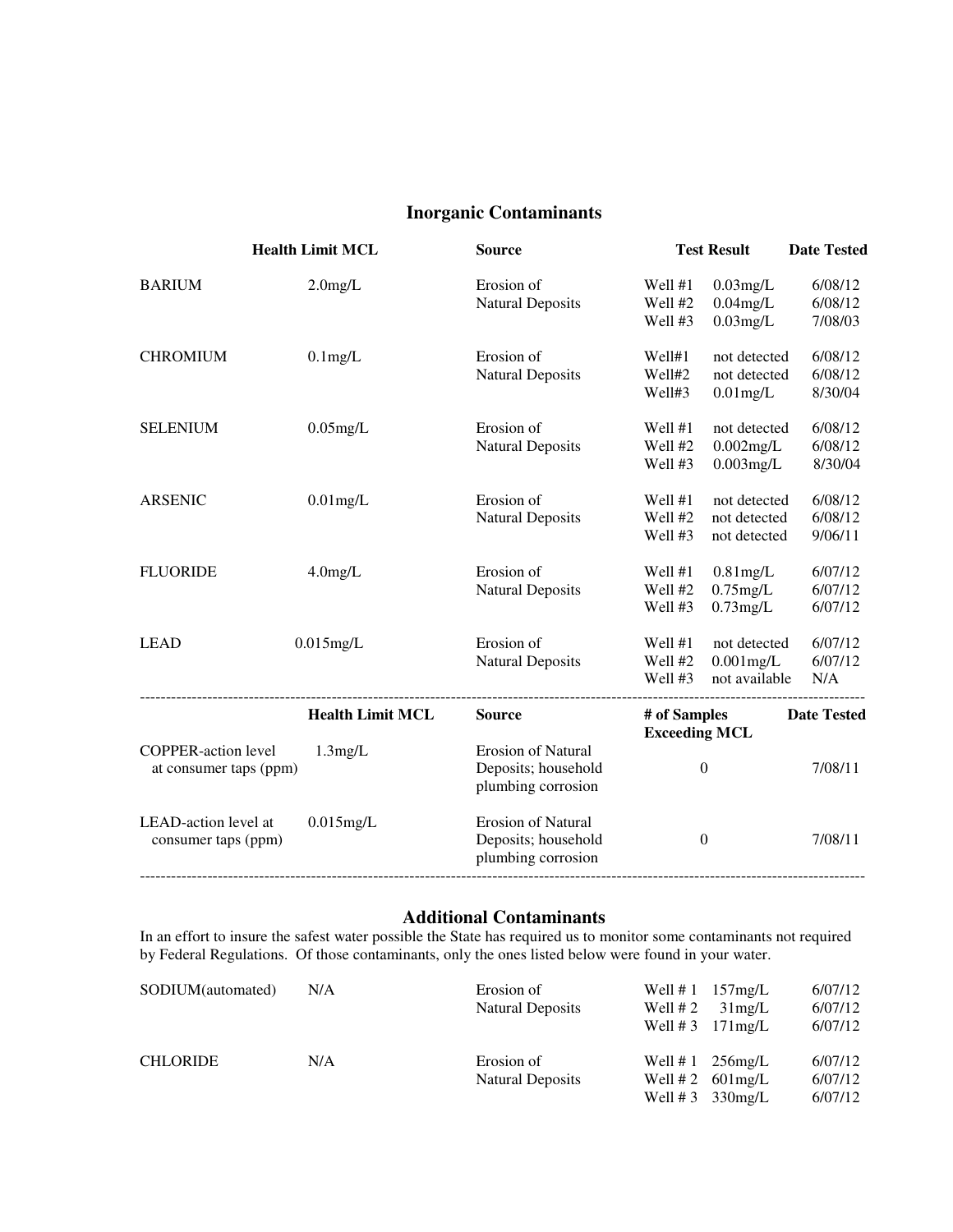| IRON(automated)                             | N/A | Erosion of<br><b>Natural Deposits</b> | Well $# 1$<br>Well $# 2$<br>Well $# 3$ | 0.3mg/L<br>not detected<br>$0.8$ mg/L | 6/07/12<br>6/07/12<br>6/07/12 |
|---------------------------------------------|-----|---------------------------------------|----------------------------------------|---------------------------------------|-------------------------------|
| <b>SULFATE</b>                              | N/A | Erosion of<br><b>Natural Deposits</b> | Well $# 1$<br>Well $# 2$<br>Well $# 3$ | 71mg/L<br>18mg/L<br>$79$ mg/L         | 6/07/12<br>6/07/12<br>6/07/12 |
| <b>HARDNESS AS</b><br>CALCIUM CARBONATE N/A |     | Erosion of<br><b>Natural Deposits</b> | Well $# 1$<br>Well $# 2$<br>Well $# 3$ | $250$ mg/L<br>47mg/L<br>$290$ mg/L    | 6/07/12<br>6/07/12<br>6/07/12 |
| ISOPROPYLBENZENE N/A                        |     | Erosion of<br><b>Natural Deposits</b> | Well $# 2$                             | $0.0006$ mg/L                         | 6/12/12                       |
|                                             |     | <b>Health Limit MCL</b>               | <b>Test Result</b>                     | <b>Date Tested</b>                    |                               |

System collection site was 41 North Beck St. With these test levels no action was required.

| <b>Chlorine Residuals</b> | <b>Health Limit MRDL</b> | RAA        | Range           |
|---------------------------|--------------------------|------------|-----------------|
| Free                      | 4.0 <sub>ppm</sub>       | $0.86$ ppm | $0.2 - 1.9$ ppm |
| Total                     | 4.0 <sub>ppm</sub>       | $1.29$ ppm | $0.6 - 2.3$ ppm |
|                           |                          |            |                 |

TOTAL TRIHAOLMETHANES (TTHM) 0.08mg/L 0.0063mg/L 2011 TOTAL HALOACETIC ACIDS (HAA5) 0.06mg/L 0.001mg/L 2011

## **Health Effects:**

**Lead**--- If present, elevated levels of lead can cause serious health problems, especially for pregnant women and young children. Lead in drinking water is primarily from materials and components associated with service lines and home plumbing. Sebewaing Light & Water Dept. is responsible for providing high quality drinking water, but cannot control the variety of materials used in plumbing components. When your water has been sitting for several hours, you can minimize the potential for lead exposure by flushing your tap for 30 seconds to 2 minutes before using water for drinking or cooking. If you are concerned about lead in your water, you may wish to have your water tested. Information on lead in drinking water, testing methods, and steps you can take to minimize exposure is available from the Safe Drinking Water Hotline (1-800-426-4791) or at http://www.epa.gov/safewater/lead.

**Copper**--- Copper is an essential nutrient, but some people who drink water containing copper in excess of the action level over a relatively short amount of time could experience gastrointestinal distress. Some people who drink water containing copper in excess of the action level over many years could suffer liver or kidney damage. People with Wilson's disease should consult their personal doctor.

**Barium**--- Some people who drink water containing barium in excess of the MCL over many years could experience an increase in their blood pressure.

**Chromium**--- Some people who use water containing chromium well in excess of the MCL over many years could experience allergic dermatitis.

**Selenium**--- Selenium is an essential nutrient. However, some people who drink water containing selenium in excess of the MCL over many years could experience hair or fingernail losses, numbness in fingers or toes, or problems with their circulation.